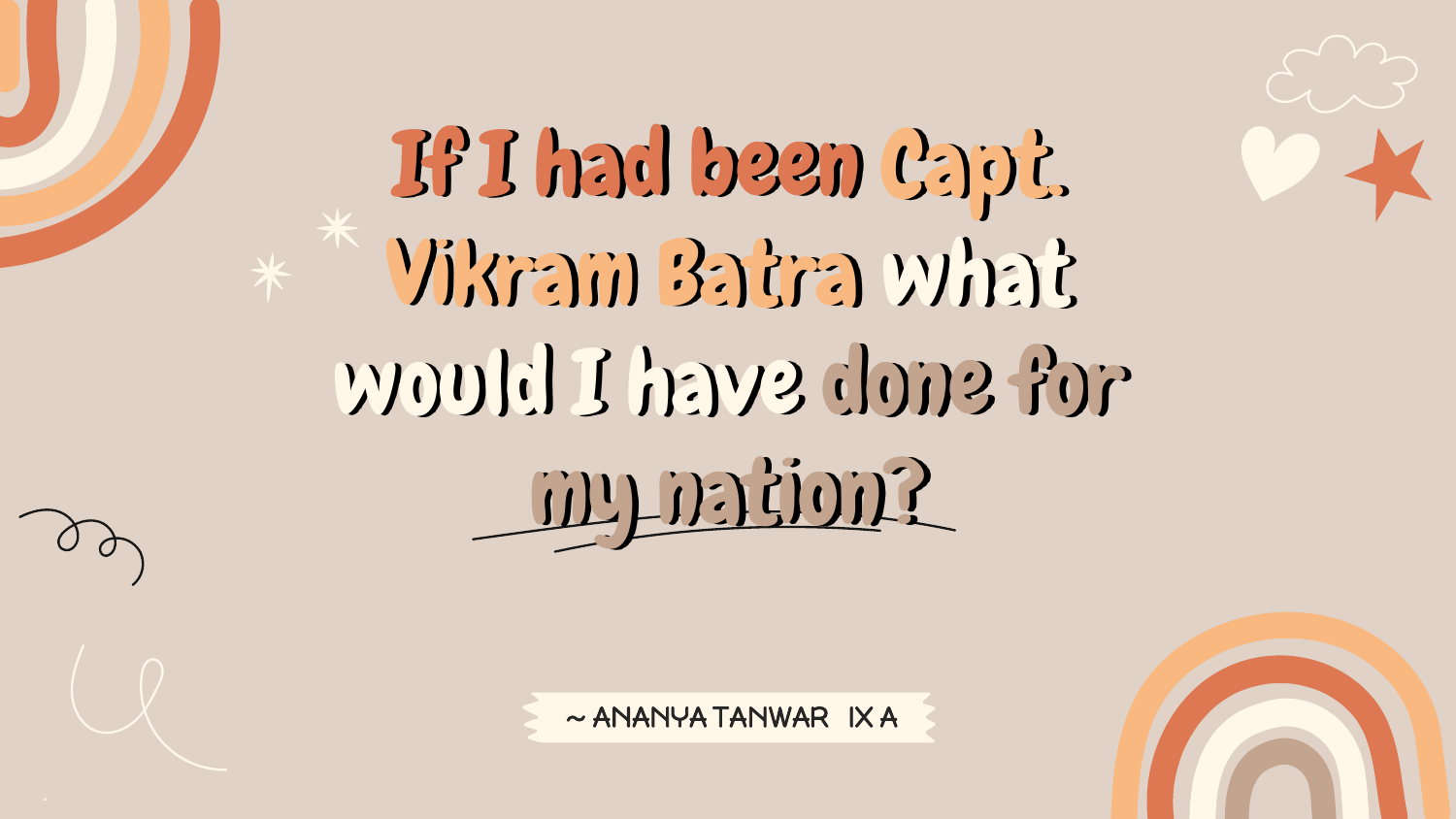

### INDEX

- 1. INTRODUCTION
- 2. BIOGRAPHY
- 3. QUOTE
- 4. IF I HAD BEEN…… WHAT WOULD I HAVE DONE FOR MY NATION?

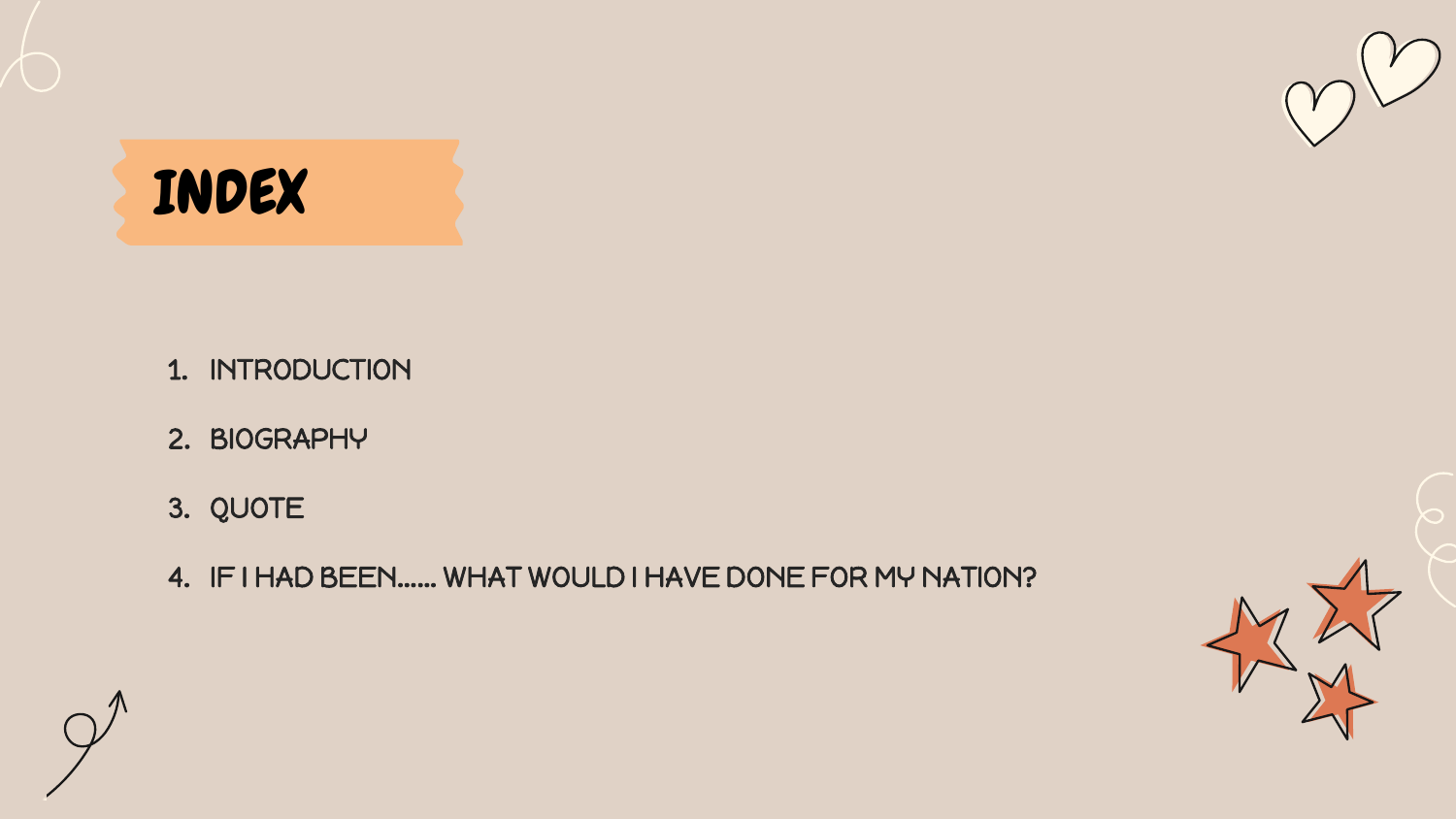

Captain Vikram Batra, PVC (9 September 1974 – 7 July 1999) was an officer of the Indian Army. He was posthumously awarded the Param Vir Chakra, India's highest and most prestigious award for valour, for his actions during the 1999 Kargil War, during which he led one of the most difficult mountain warfare operations in Indian military history.

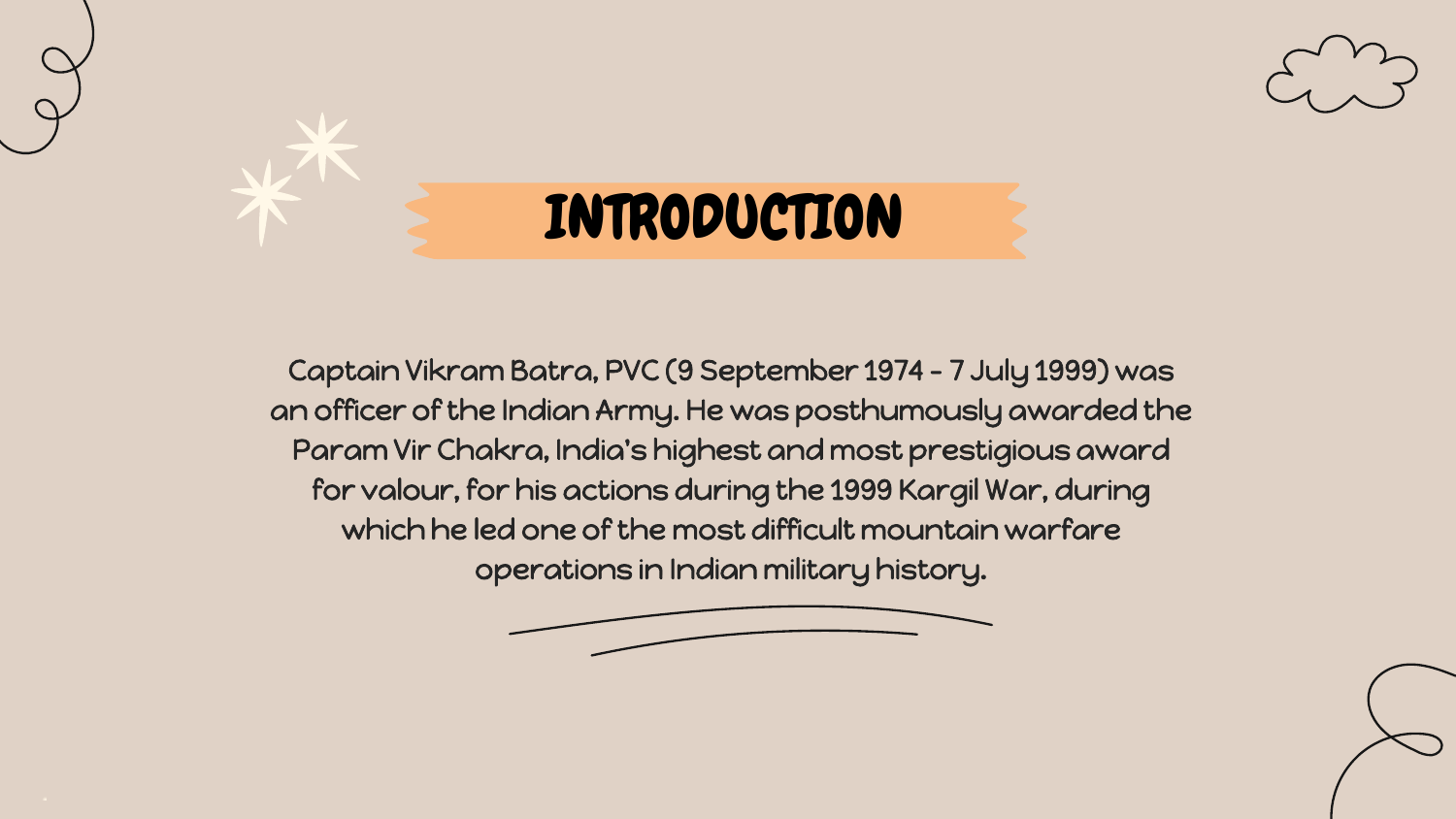## Biography



Born 9th September, 1974

Palampur, Himachal Pradesh

India

Died 7th July, 1999 (aged 24)

Kargil, Jammu & Kashmir, India



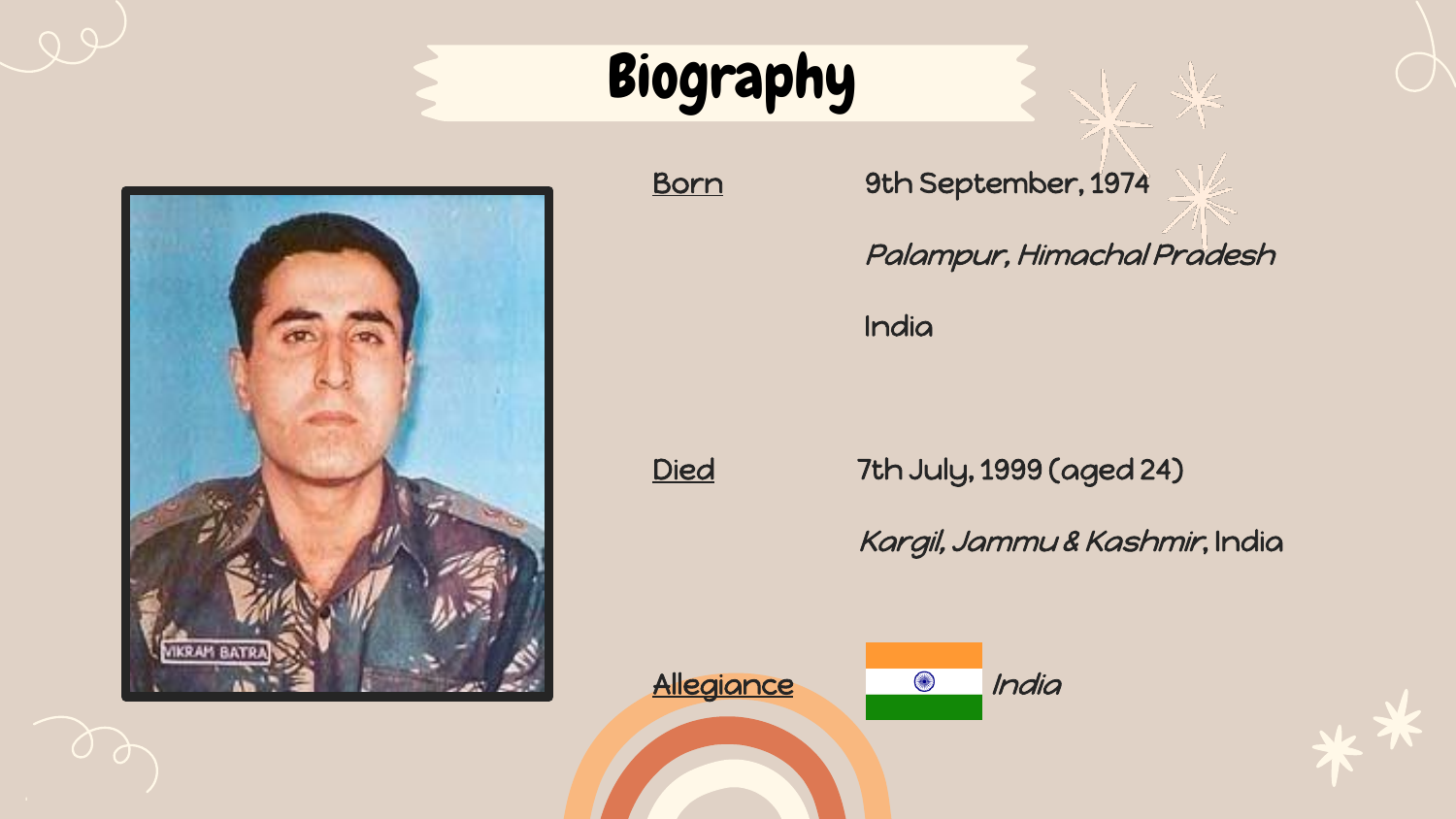

Years of Service 1997-1999

Rank **Rank** Captain

Service Number IC-57556

Unit 13 JAK RIF

### Battle/wars Kargil War

 Operation Vijay Battle of Point 5140 Battle of Point 4875

Alma Matter Indian Military Academy Punjab University



Awards Param Vir Chakra

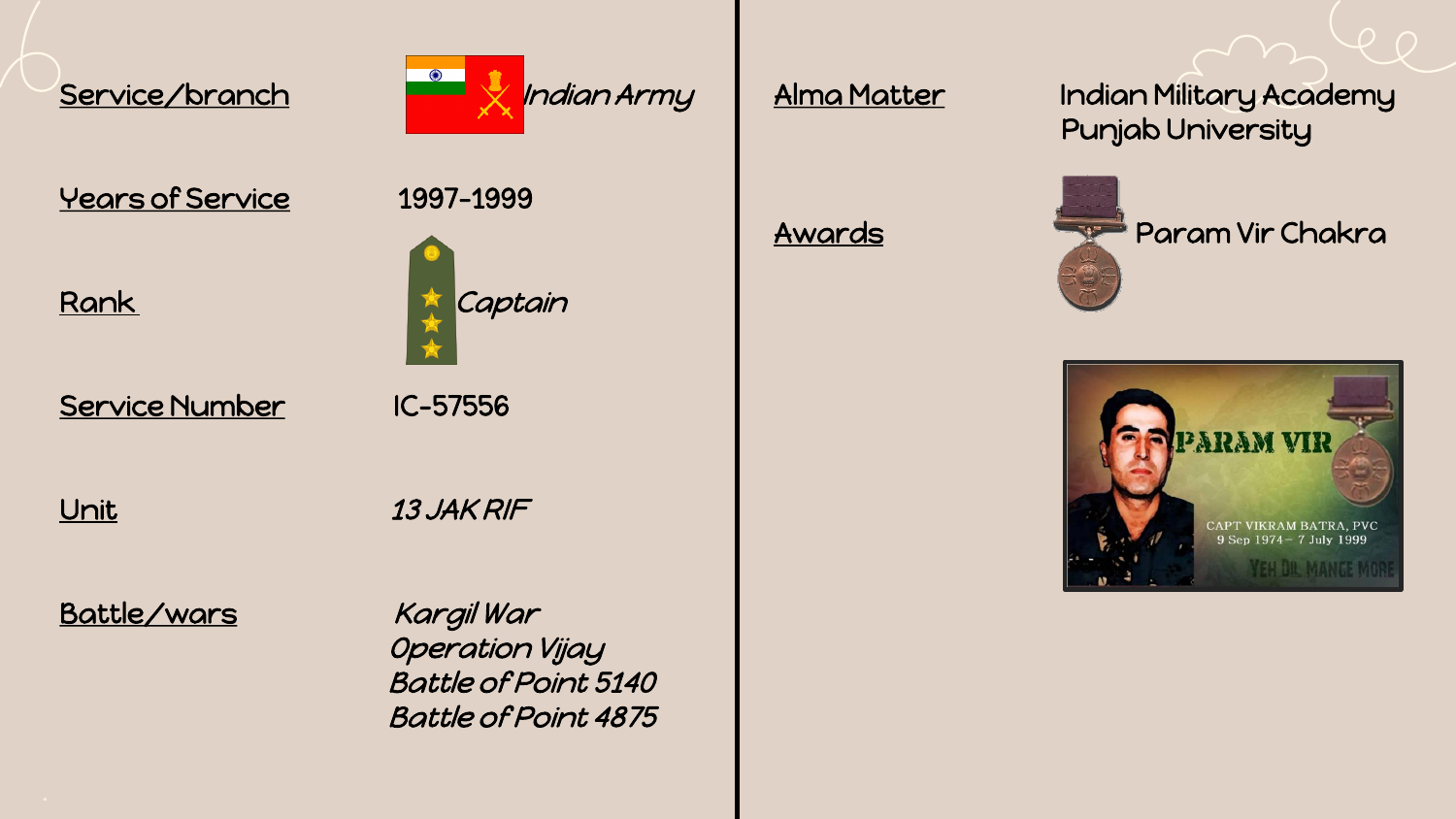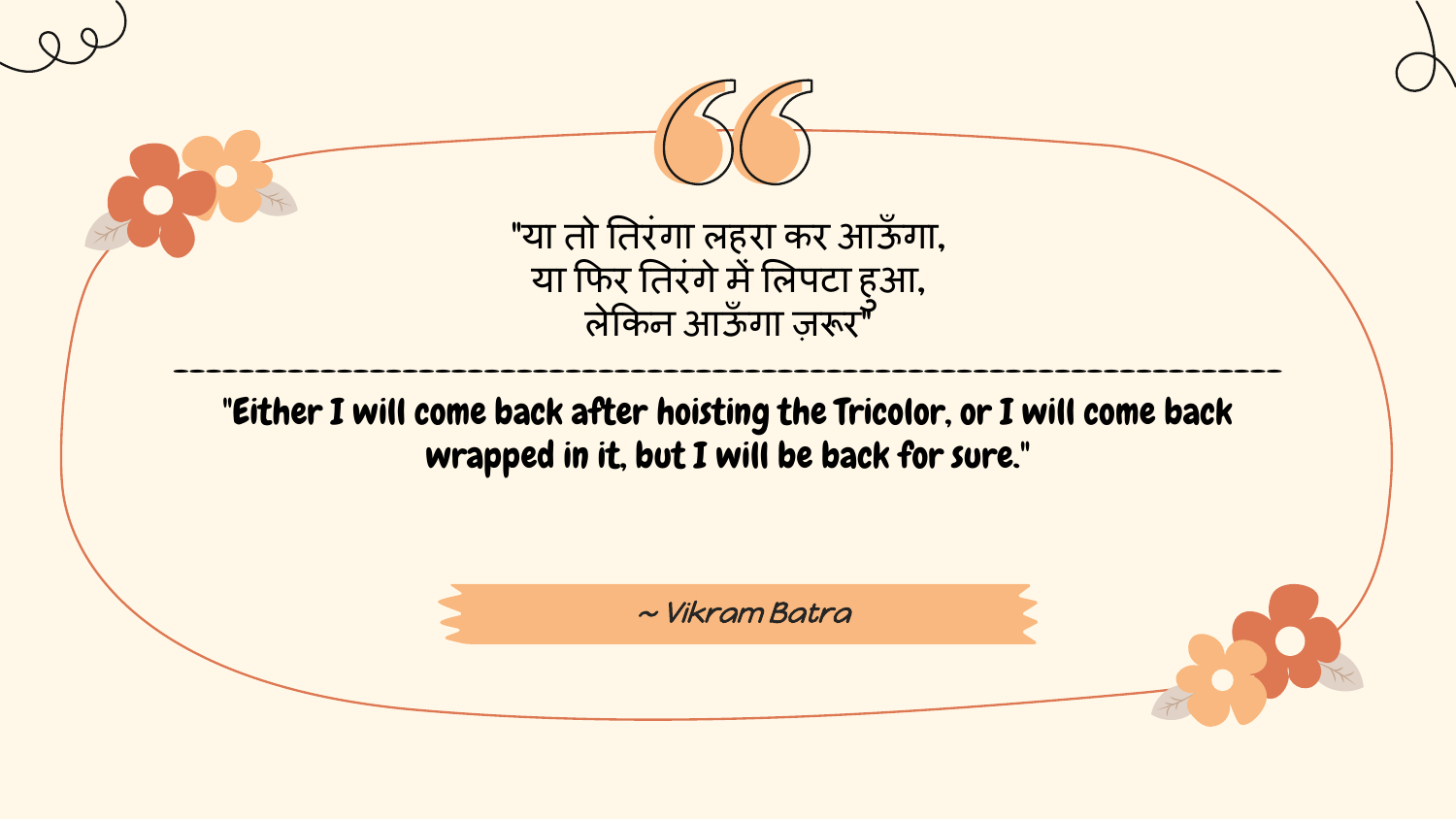

## If I had been Capt. Vikram Batra what would I've done for my nation!?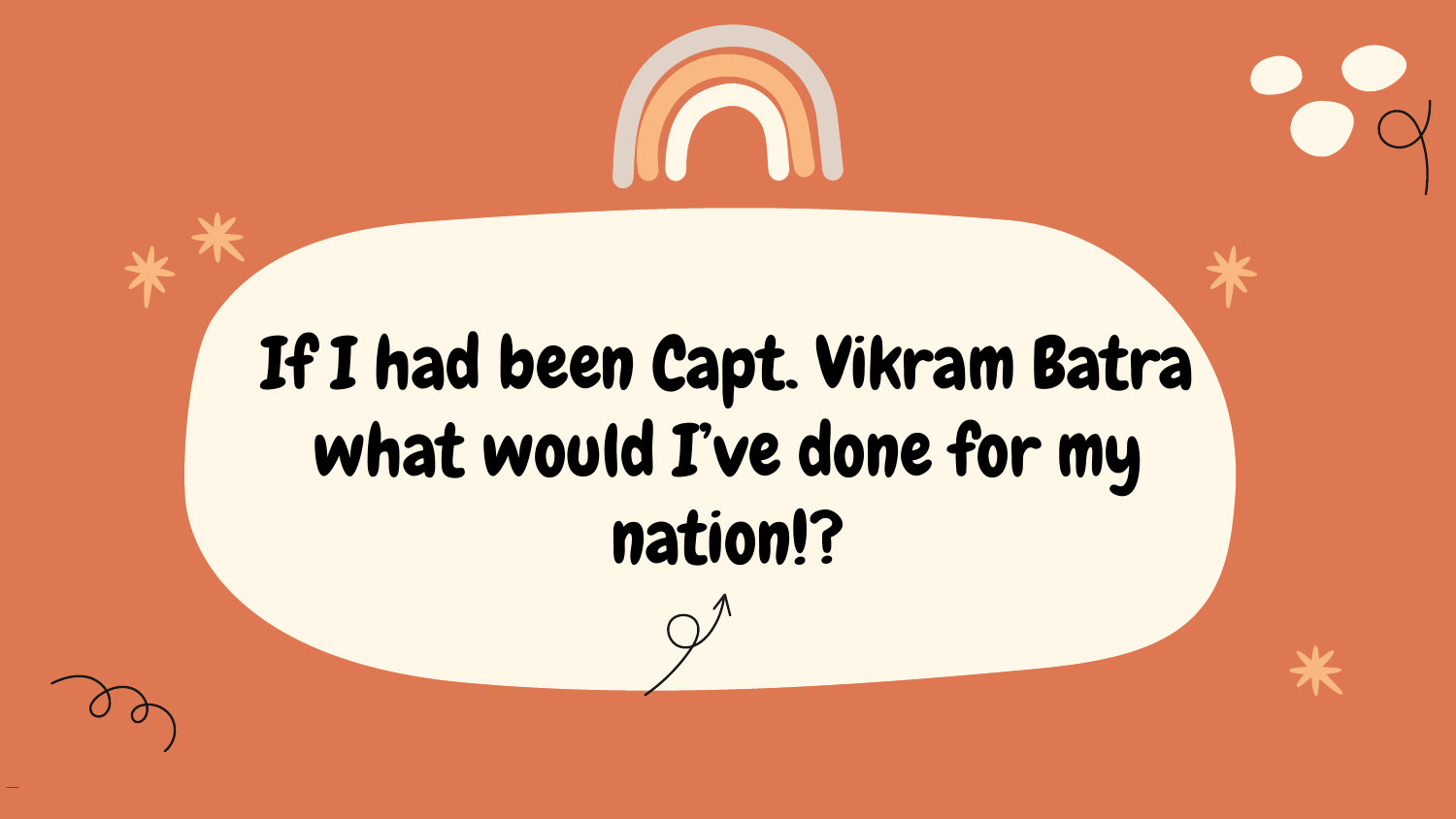Captain Vikram Batra is a household name in India (meaningeveryone knows him). The young soldier was martyred during the Kargil war in 1999. He showed tremendous bravery during the war.

If I was in Captain Batra's shoes, my aim would have been to eliminate all infiltrators disturbing the peace of my motherland. I would have fearlessly led my team during Operation Vijay in Kargil, while keeping my men as safe as possible and inflicting as much damage on the terrorists as possible.

SLIDESMANIA.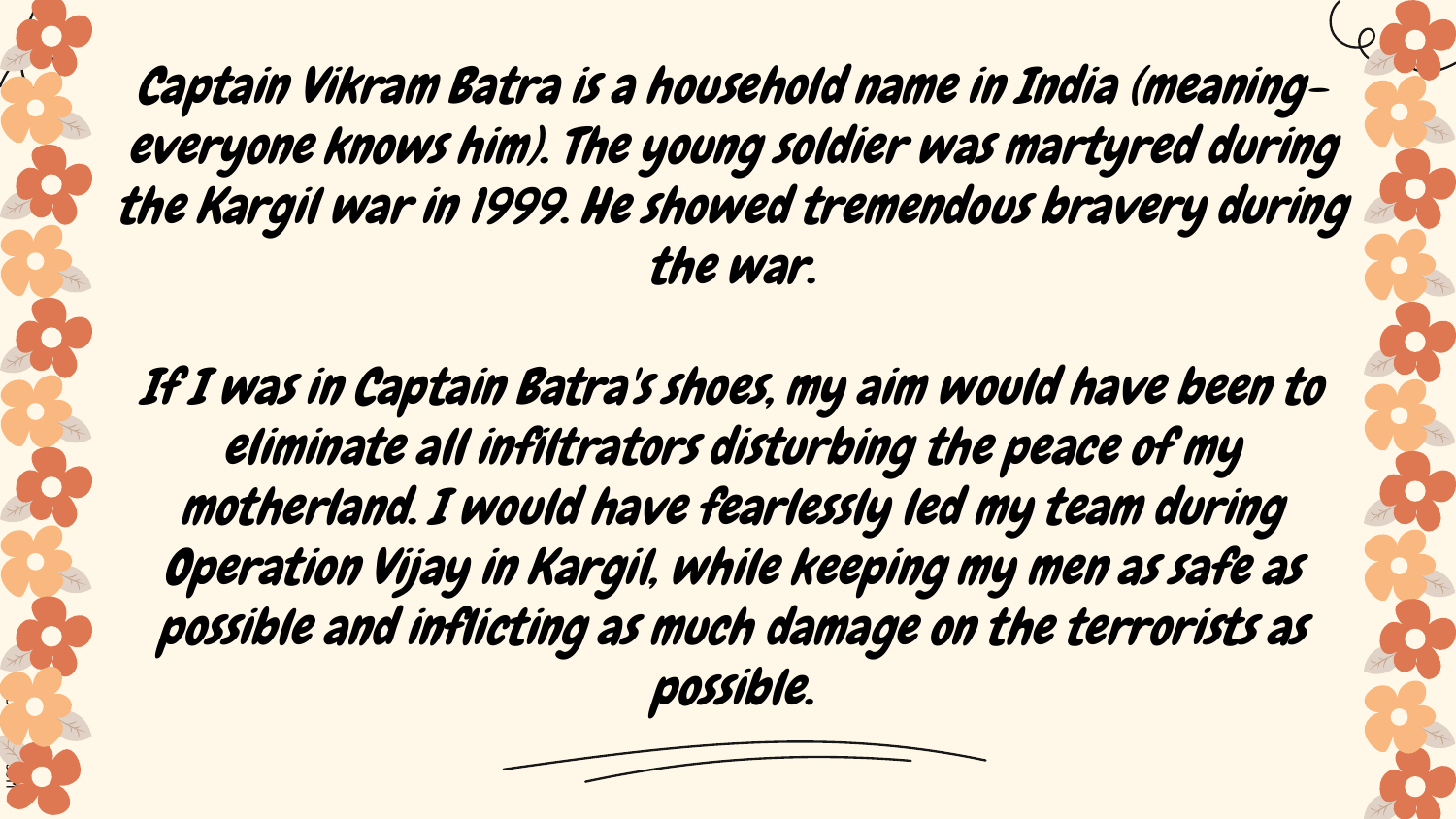I would have considered all factors before leading the attack and then gone on to capture those points. I would have ensured that it was teamwork and would have led my men with example, rather than sitting back and only issuing orders to them. So, I would have gone ahead and have even been willing to get into face to face combat with the enemy while my men would give me cover.

Had I been Captain Vikram Batra, I would have used my military training in the best way possible, to plan strategic attacks, to reduce casualty and to recapture our lost Indian territory. I would certainly have brought glory and pride to my nation.